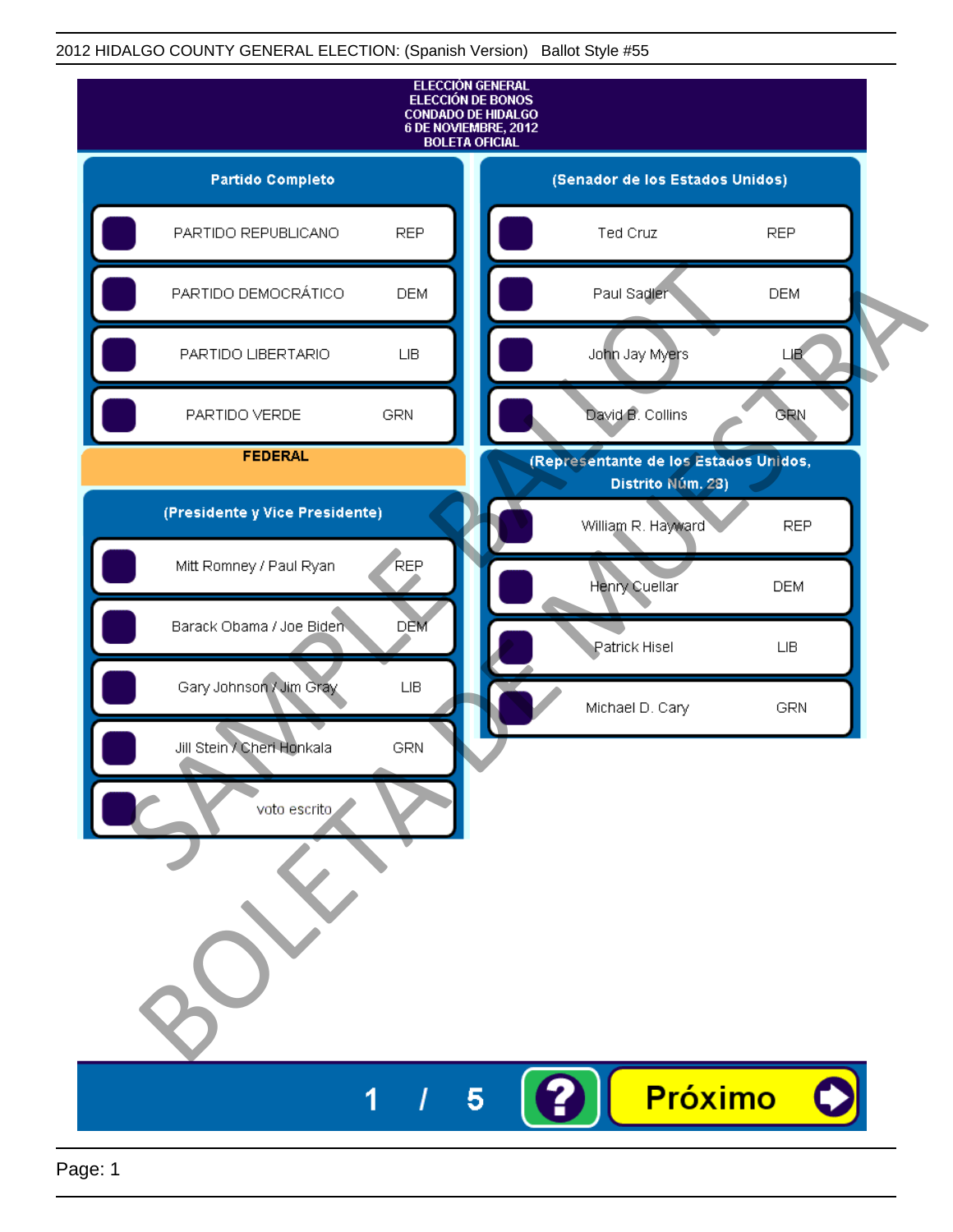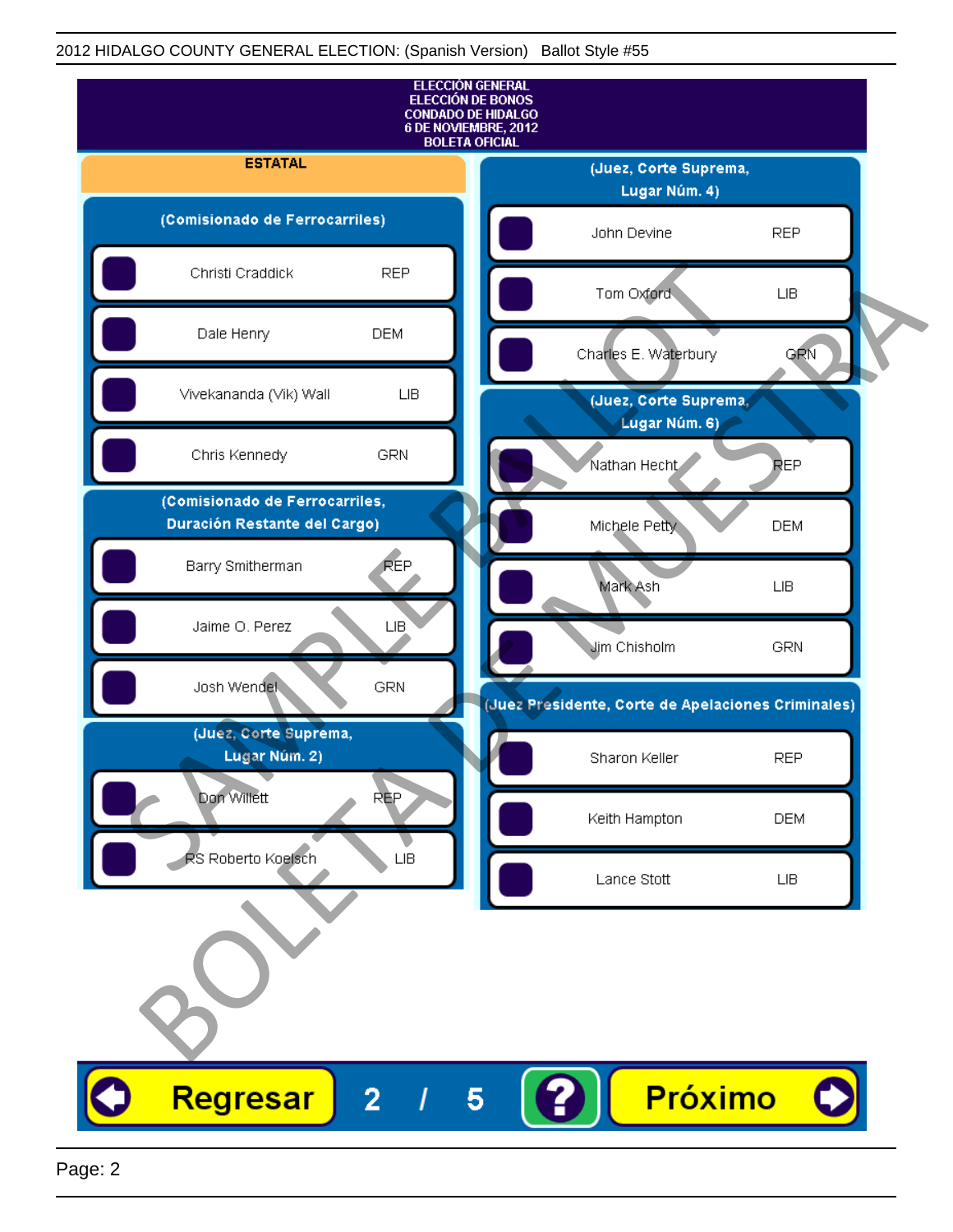

Page: 3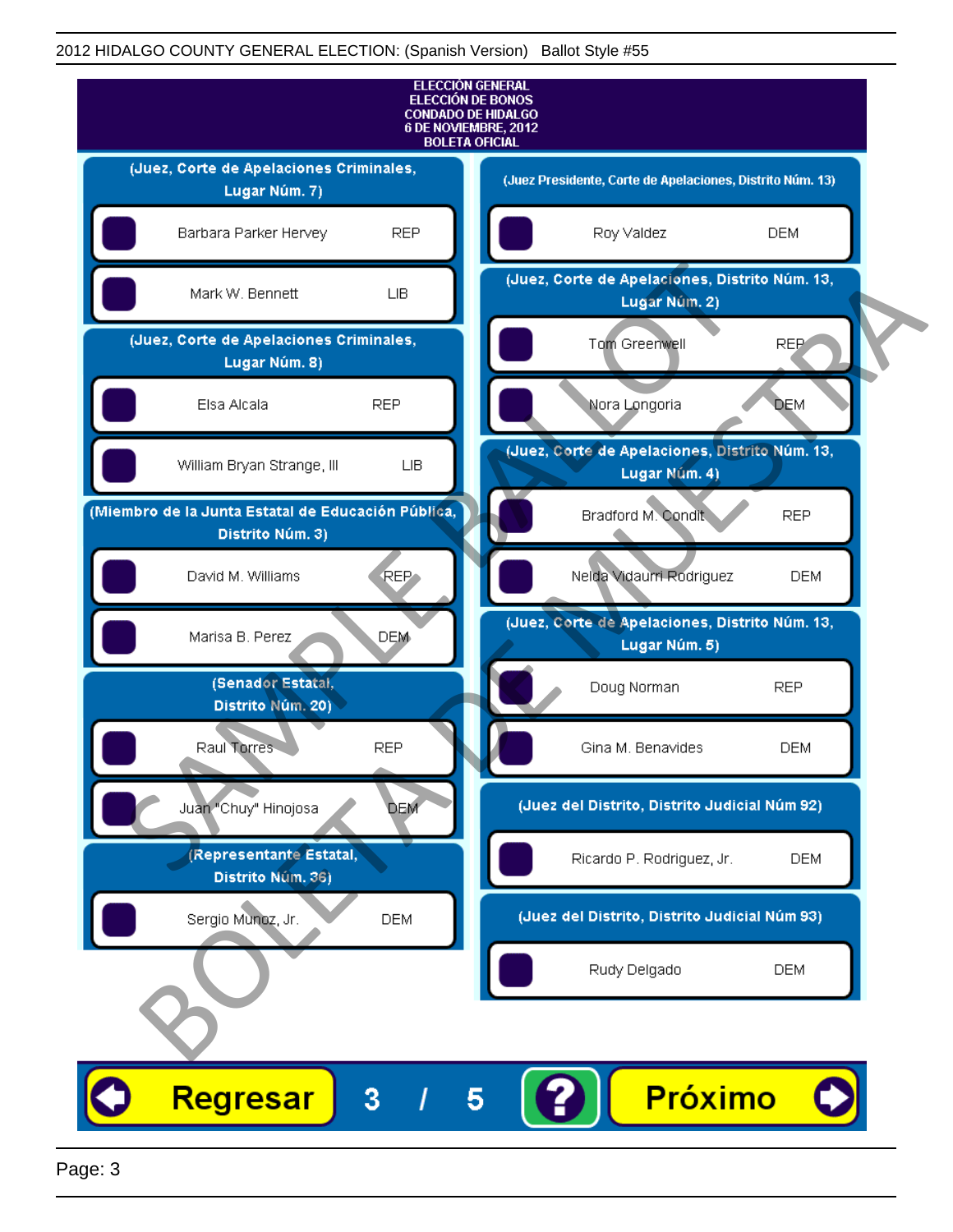

Page: 4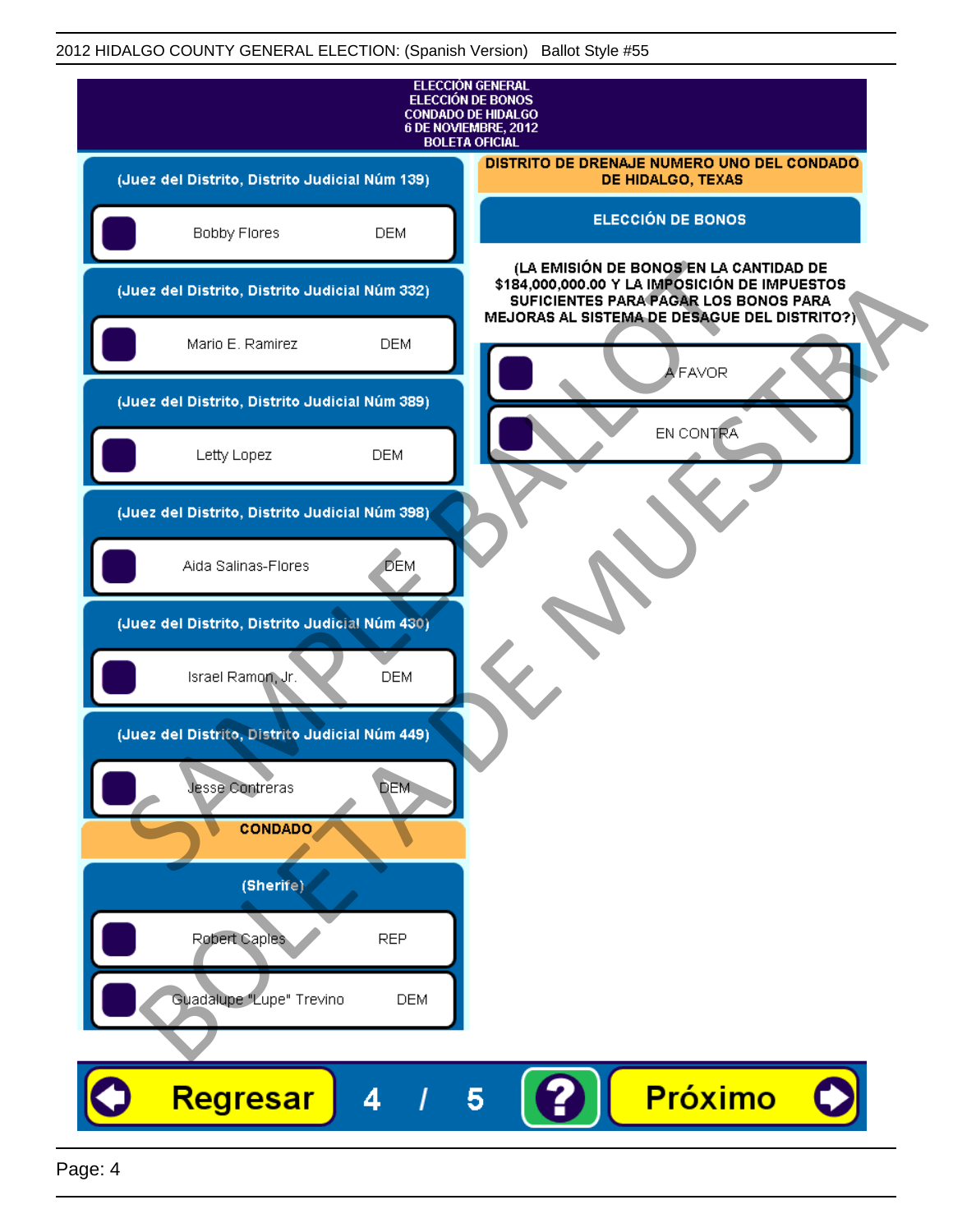## ELECCIÓN GENERAL ELECCIÓN DE BONOS<br>CONDADO DE HIDALGO<br>6 DE NOVIEMBRE, 2012 **BOLETA OFICIAL**

Revisar

## **CANDIDATO SIN CONTENDIENTE DECLARADO ELECTO**

(Juez, Corte de Ley del Condado, Núm. 7) Sergio Valdez (DEM)

(Asesor-Colector de Impuestos del Condado)

Fallo Fall Willdrea, J.I. (DEM)<br>
Consistionado el Condado, Precincto Núm. 1)<br>
A.C. Cuellar Jr. (DEM)<br>
Ullez de Paz, Precinto Núm. 1)<br>
Juez de Paz, Precinto Núm. 1, Lugar Núm. 1)<br>
Gilberto Sentr (DEM)<br>
Robert M. "Bobby" Con misionado del Condiado, Precincto Núm. 1)<br>
Andro del Condiado, Precincto Núm. 3)<br>
ez de Paz, Precinto Núm. 21<br>
algo M. Picer Lo Saerz, Cichi (DEM)<br>
algo M. Picer Lo Saerz, Cichi (DEM)<br>
algo M. Picer Lo Saerz, Cichi (DEM)<br>

Regresar

5

5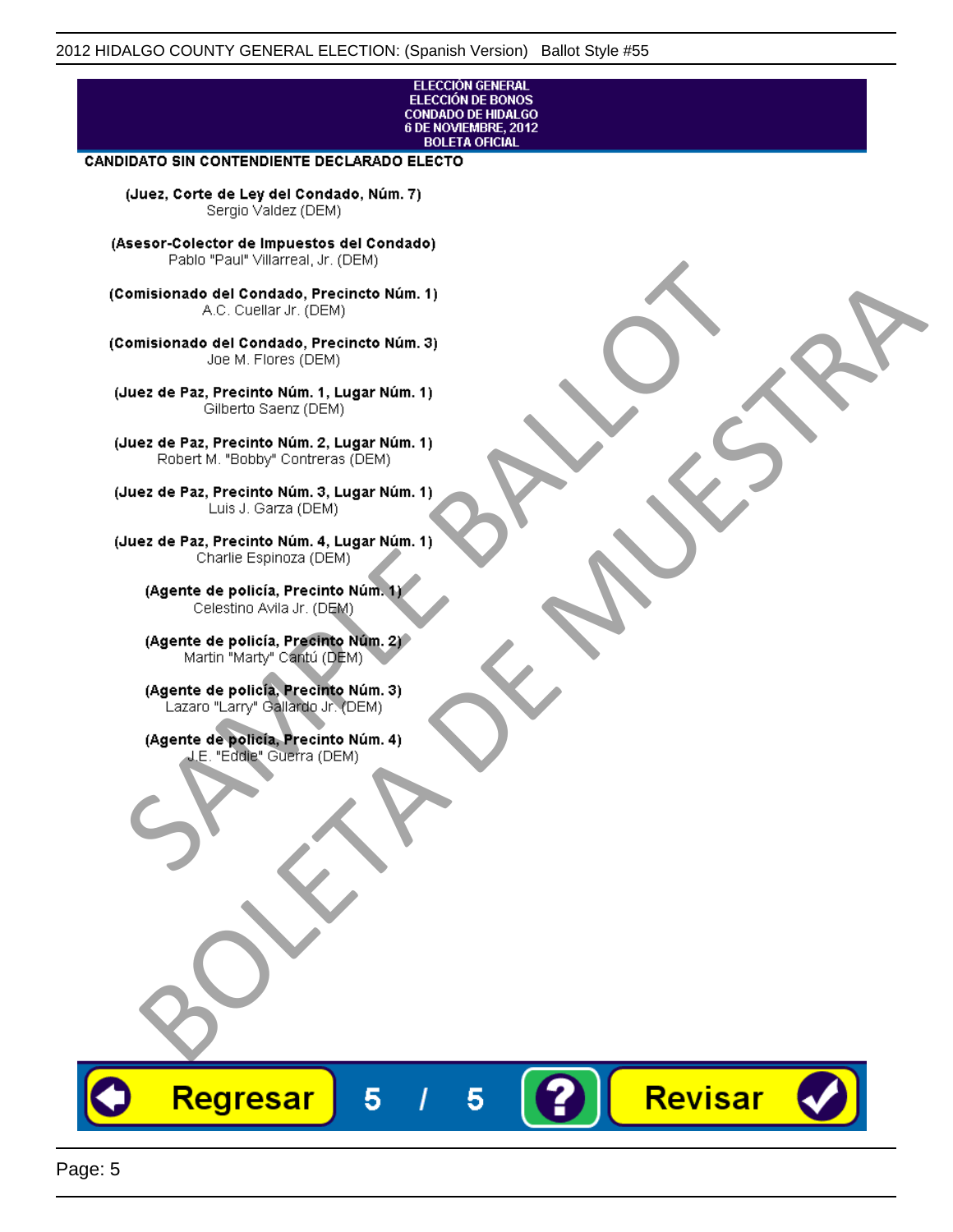# Resumen de instrucciones para la boleta electoral.

Presione el nombre del candidato o el título de la contienda para volver a la contienda.

El botón Votar se iluminará

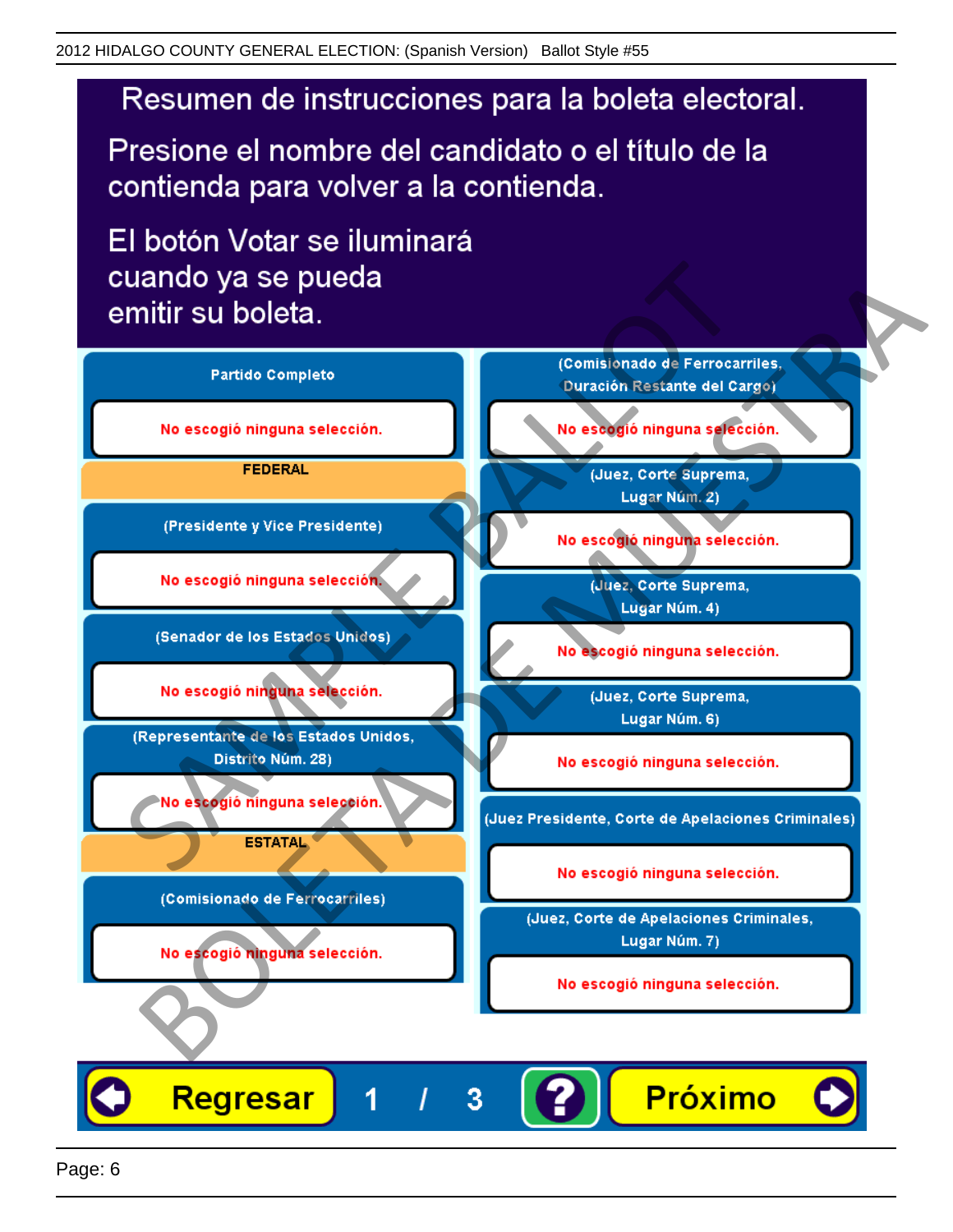# Resumen de instrucciones para la boleta electoral.

Presione el nombre del candidato o el título de la contienda para volver a la contienda.

El botón Votar se iluminará